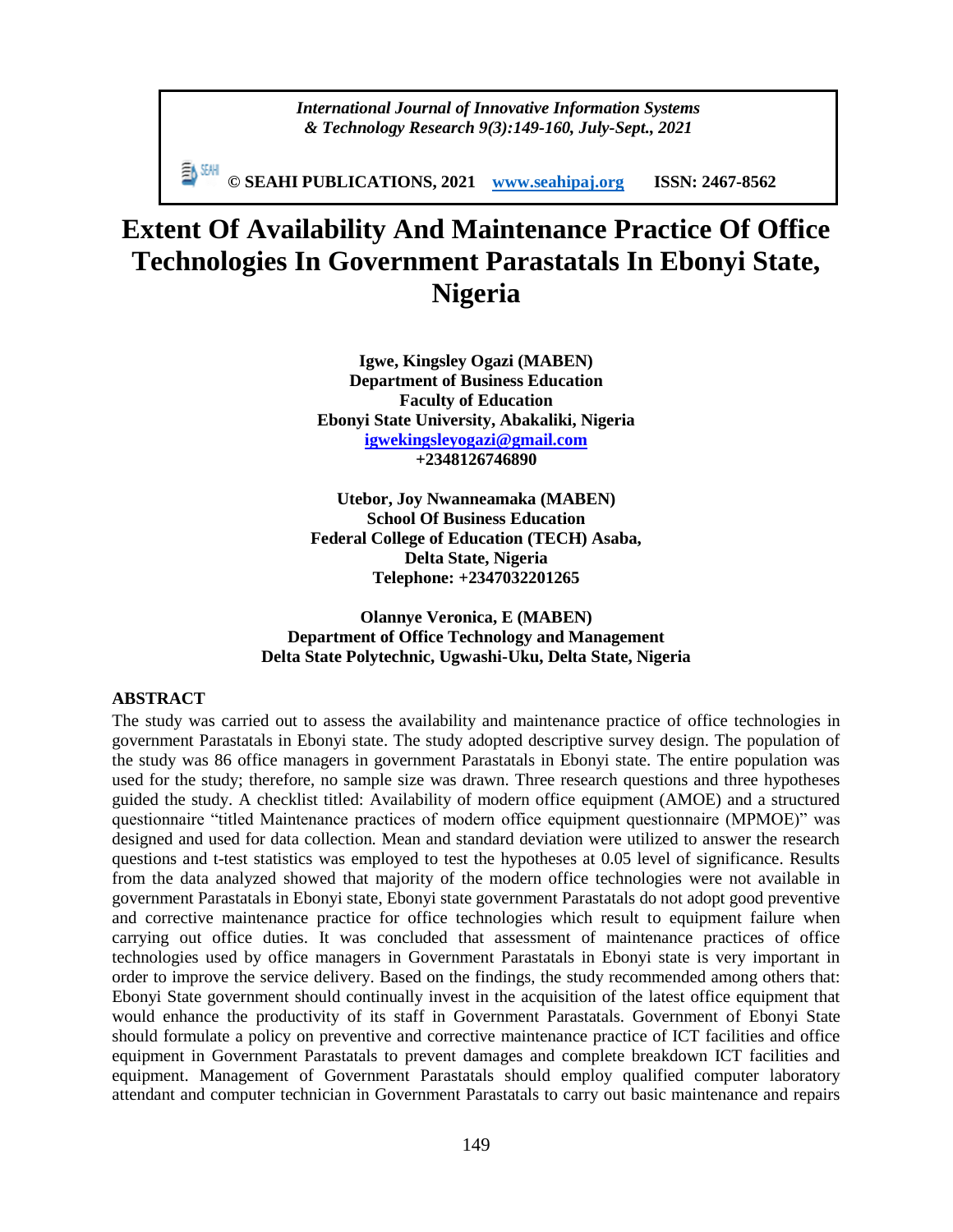on the office technologies. Maintenance department that is well equipped and funded should be created and domiciled in every government establishment in Ebonyi state.

**Keywords:** Availability, Maintenance Practice, Office Technologies, Government Parastatals

## **1. INTRODUCTION**

Today's modern offices are substantially different from the office environment of 20 years ago. Sweeping changes have occurred at the workplace as a result of new office technology and automation of office equipment. Office operation today has been computerized in order to achieve the efficiency demand and speed required for the maintenance of world globalization. According to Davenport in Mashau & Andrisha (2016) rapid changes have been taking place in all facets of human life, including office technologies, as a result of technological advancement. The modern office has changed dramatically since the 1990s. Offices in today's society are transmitting information via electronic mail (e-mail), electronic calendars, and teleconferencing, as well as other electronic devices. Communication via technology is just as important as oral and written communication in the work environment. Office technologies have continued to play a vital role in transforming the business environment. Offices inevitably adopt newer technologies that get more work done with fewer people, and there's pressure to keep a modern, professional image by staying on top of the latest tech trends. Based on this, office functions in public and private organization have been revolutionized. Now new office technologies which includes Computer, Projector, Facsimile Machine, Teletype, Electronic typewriter, Telex-machine, World Processor, Internet facilities (www, e-mail, search engine, etc), Teleconferencing, Video Conferencing, Scanner, Printers and Photocopiers are available now to transformed the way organizations create, use disseminate and store information. These new office technologies offers a vastly enhanced means for collecting information in office about citizens, communicating within the state government and between agencies and the public and documenting the business of government.

Margaret and Pac (2019) stated that for an office to run smoothly, facts and accurate information are necessary for quick decision-making, and modern office technologies can help office managers to be focused and also be in contact with their co-workers. It can, therefore, be said that having advanced office technologies can increase office manager's work performance, because such technologies make work flexible. According to Ndlovu (2019), businesses need to be managed effectively so that they have highly productive employees executing goals aligned with the organization's strategic objectives. Office technologies play a part in helping businesses meet these strategic objectives. Modern technologies need to be managed effectively, because during their use, a business's most important information can easily be lost.

Modern office technology refers to the technical devices and tools used by various organizations for everyday tasks, such as managing clients, fulfilling orders, maintaining payroll information, analyzing sales records and conducting communication. Modern office technology consist of all equipment and products used in an office for technical purposes such as adding machines, check-writing machines, calculators, typewriters, and all other office apparatus. According to Usoro (2010), modern office technologies are those machines and equipment used in carrying out office functions. According to Usoro, this includes computers, communication gadgets and word processors. According to [encyclopedia.com](https://www.encyclopedia.com/about)  [\(2020\)](https://www.encyclopedia.com/about) includes personal computers (PCs), slide projectors, movie projectors, overhead projectors, television monitors, videocassettes, videodisc players, multimedia systems, Projector, Facsimile Machine, Teletype, Electronic typewriter, Telex-machine, World Processor, Internet facilities (www, e-mail, search engine, etc), Teleconferencing, Video Conferencing, Scanner, Printers, Photocopiers and the [Internet](https://www.encyclopedia.com/science-and-technology/computers-and-electrical-engineering/computers-and-computing/internet) that have had a major impact on the office environment since the start of the twentieth century. The ability to use technology is an essential skill in the ever changing workforce of the twenty-first century. According to Margaret and Pac (2019) office technologies have transformed the world of work. As the work environment has changed, individual workers see how their work connects not only to their particular work place, but to the entire value chain. Nwosu (2017) noted that the major problem of facing office managers in Nigerian public sector is non-availability of new modern office technology to enhance their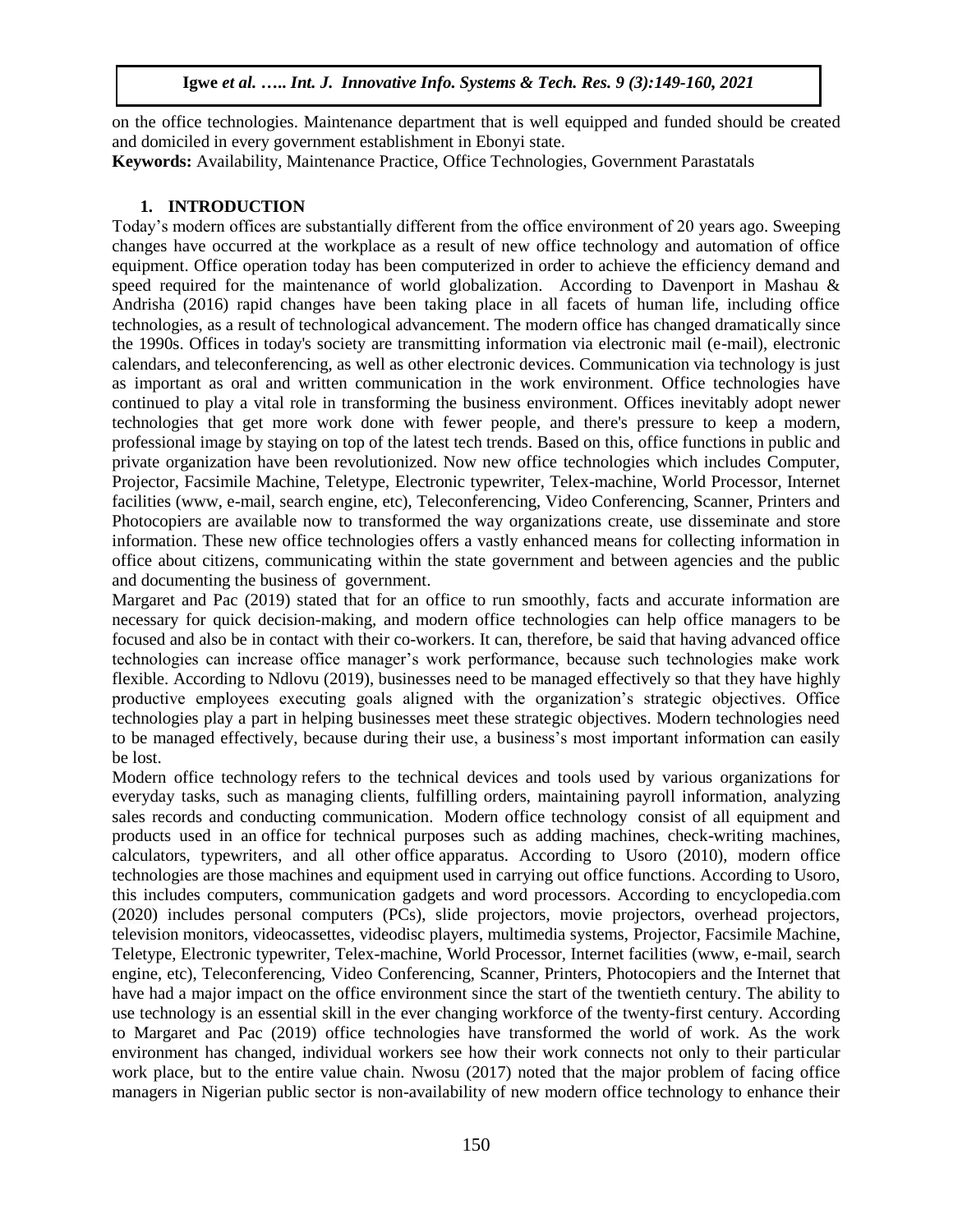job performance. The impacts of this office technologies/equipment are of paramount importance to any organization. Office technologies increase the rate of intra and inter office communication. However, there are some foreseeable problems along with the numerous advantages of its existence. The problems is the non-availability of this equipment in some public organization, where there is one or more, the organization lacks the good maintenance for the equipment to function well which make them to break while using them.

Maintenance practice is defined as work undertaken in order to keep or restore every part of an object in effective condition and efficient working order. Maintenance practice is the progressively overseeing resources so that the organization does not experience downtime from broken equipment or waste money on inefficient maintenance procedures. It is also an activity that can be applied to all systems, both natural and man-made, to make such systems to remain unaltered or unimpaired. Pintelon and Parodi-Herz (2018) noted that majority of scholars often define maintenance practices as a "set of activities required to keep office assets (office equipment) in the desired operating condition or to restore them to normal condition". Bivona and Montemaggiore, (2015) described maintenance practice as all technical administrative and managerial actions taken during the life cycle of an asset(s) to ensure that they continue to perform their intended functions that have failed, or to keep them running, and/or by restoring them to their required or favourable operating conditions. In the same vein, Ojo, Odediran, Adeyinka and Oparinde (2016) noted that maintenance practices are helps to reduce the frequency of service interruption and many undesirable consequences of such interruptions. Hence, in this paper, maintenance practice is defined as an activity carried out on office equipment to ensure its reliability to perform its intended functions throughout their service life.

According to Audu and Umar (2016) the primary aim of maintenance practices in an organisation are to schedule work efficiently, control costs and ensure regulatory compliance of the equipment/machines. In summary, maintenance is any work that is done regularly to keep a machine or building or piece of equipment in good condition and working order. It is the continuation or preservation of something unchanged or unimpaired. According to Gardon, seigha, & Ogungbemi (2017) the types of maintenance practice includes: preventive (planned) maintenance, corrective maintenance, adaptive maintenance, perfective maintenance, predictive maintenance and periodic maintenance practices. But for the purpose of the study, the study will consider preventive maintenance and corrective maintenance practice.

Preventive maintenance is defined as procedures that reduce the likelihood of equipment failure and extend the life of equipment, for example calibration, routine part replacement, lubrication or cleaning. Preventive maintenance activities are conducted in a systematic manner before equipment failure, based on a schedule set by time, distance or cycles of operation. Preventive maintenance according to WHO (2017) is sometimes referred to as planned maintenance. Preventive maintenance is conducted even when the equipment is performing well, and it includes routine temperature monitoring of the vaccine storage compartment to help identify when repair is necessary. Inspection verifies proper equipment functionality and safe use and can be a stand-alone activity, such as routine temperature monitoring, or conducted as part preventive maintenance to ensure proper functionality. [Iwarere](http://ascidatabase.com/author.php?author=H.T.&last=Iwarere) and [Lawal](http://ascidatabase.com/author.php?author=K.O.&last=Lawal) (2018) noted that preventive maintenance is undertaken where an attempt is made to avoid breakdown by anticipating failure or wear and making a timely examination, replacement or adjustment. Preventive maintenance is usually considered more expensive than the corrective or breakdown maintenance. However, this additional expense incurred assists to minimize breakdown of equipment. Shakir (2017) opined that preventive maintenance is implemented as a systematic identification and elimination pre-failure situations (potential failure), which can cause unstable working conditions. For example, a periodic dust removal to improve heat dissipation from the processor; identification of specific sounds preceding the pre-emergency status of cooling fans; deletion of temporary files; using anti-virus software; software update. [Iwarere](http://ascidatabase.com/author.php?author=H.T.&last=Iwarere) and [Lawal](http://ascidatabase.com/author.php?author=K.O.&last=Lawal) (2018) further indicated some forms of the preventive maintenance are: the regular lubrication and inspection, adjustment is normally practiced on major items of equipment. It is intended to prevent future breakdown of equipment before it actual occurrence. Preventive maintenance is also defined as a planned maintenance actions that intends to prevent breakdowns and failures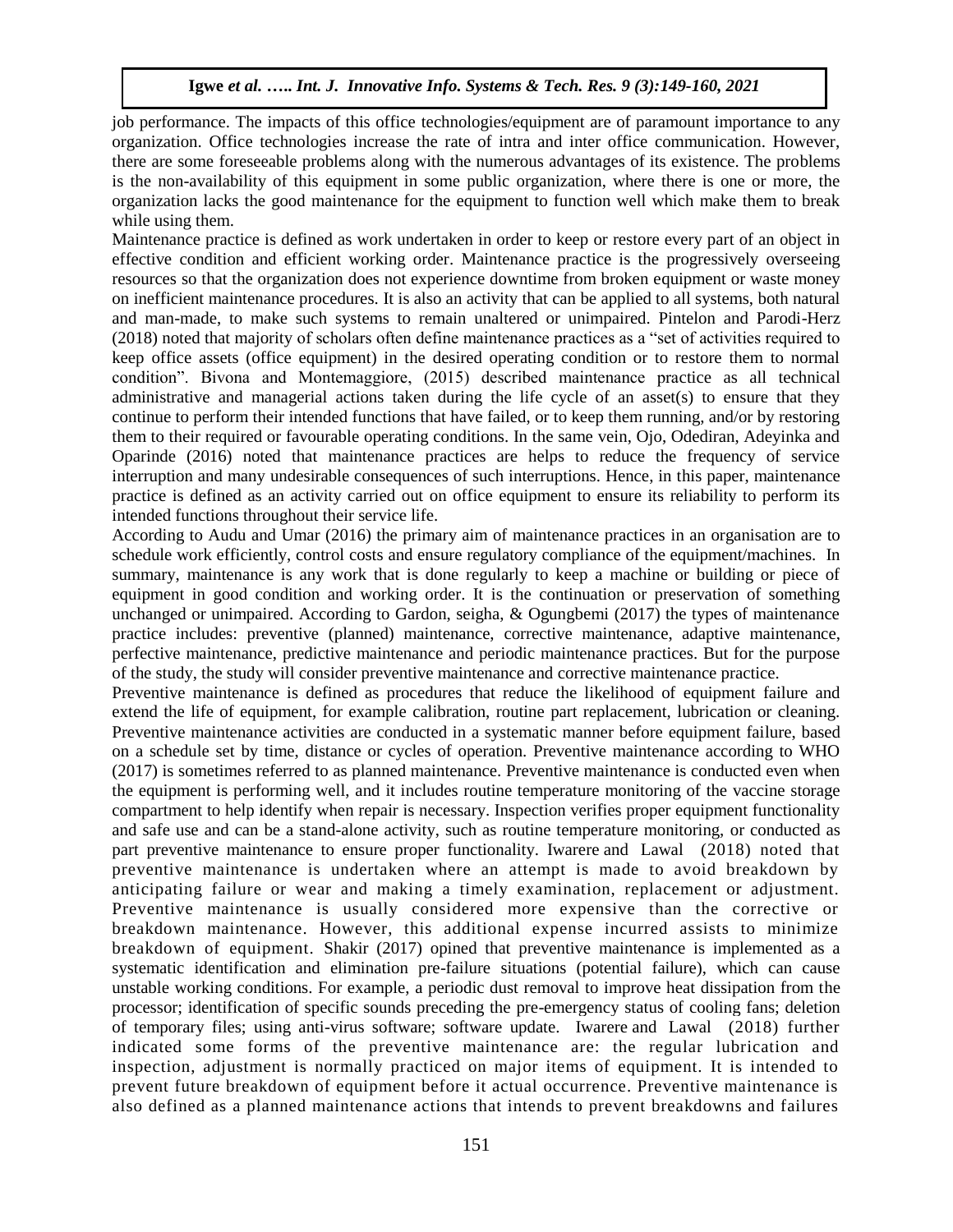of facilities or equipment it is performed on an asset while the asset is still capable of functioning in a satisfactory manner for some time. It is difficult to determine the correct level of preventive maintenance to apply. Often, help can be obtained from the maintenance schedules proposed by equipment manufacturers, but a record of the frequency of unscheduled breakdown and their costs, is needed to institute and refine preventive maintenance programme. [Iwarere](http://ascidatabase.com/author.php?author=H.T.&last=Iwarere) and [Lawal](http://ascidatabase.com/author.php?author=K.O.&last=Lawal) (2018) noted that preventive maintenance should be considered when: the failure rate of the equipment starts to increase rapidly after a period during which it has been low; the cost of preventive maintenance attention should be less than the repair costs; equipment failure is likely to disrupt subsequent production operations or cause customer dissatisfaction and Injury could result from equipment breakdown. Iwarere, (2017) opined that preventive maintenance assists to preserve and enhance equipment reliability. Office equipment needs to be inspected to determine whether further maintenance attention is required. The common costs are supplies and replacement parts; labour and equipment downtime. An increase in preventive maintenance cost will reduce the corrective maintenance cost. The benefits of preventive maintenance are that it prolongs the life of the plant, increase the terminal salvage value of an organization's asset, have a salutary effect on the quality of the goods and services produced and increases the safety of the operations involved [\(Iwarere,](https://scialert.net/fulltext/?doi=rjbm.2011.16.25#56274_b)  [2017\).](https://scialert.net/fulltext/?doi=rjbm.2011.16.25#56274_b)

Corrective maintenance is a process to restore the physical integrity, safety and/or performance of a device after a failure; corrective maintenance covers all activities undertaken after equipment has broken down. This type of maintenance is typically not anticipated and is urgent in character (WHO, 2017). Corrective maintenance and unscheduled maintenance are regarded as equivalent to the term repair. This is the "default" strategy for Information System maintenance. Many business leaders will wait until they have a problem with a computer system before they will take any action to correct the issue. Corrective maintenance is only performed after a system or component has failed. This behavior is most common, and whether intentional or not, it is a strategy. Just as, when you choose to do nothing, you still have made a choice. This strategy is used in an effort to achieve economic efficiency – in theory, spending is only required when corrective action is required (but, this is not necessarily true in every case). While this method may fit for some systems or components, it is not recommended as an overall strategy for your critical business systems. Most modern office equipment failure can be avoided with routine preventive maintenance. If cold chain equipment is connected to a high quality power supply, there is good ventilation surrounding the equipment, and users routinely clean and defrost the equipment, then the equipment can function for years without the need for specialized technical maintenance or repair. On the other hand, some office equipment components may break through no fault of the user. In this case, specialized repair services will be required for the office equipment to function again.

Government Parastatals are those organizations established by acts of parliament to provide certain services and carry out particular activities Ama and Okafor (2014). Government Parastatals are financed with public funds and managed by boards, set up by government and purposely to carry out certain activities, for the benefit of the general public. Nowadays, maintenance efficiency is recognized as a factor that can affect the all business effectiveness and risk-safety, environmental integrity, energy efficiency, product quality and services rendered to the public and not confined only to asset availability and cost (Pintelon and Parodi-Herz, 2018). Hence, maintenance work is also undertaken to ensure that office facilities are safe to work in, as well as meeting the stated working standards (Taruvinga and Emwanu, 2016). According to [Iwarere](http://ascidatabase.com/author.php?author=H.T.&last=Iwarere) and [Lawal](http://ascidatabase.com/author.php?author=K.O.&last=Lawal) (2018) all office equipment, irrespective of their group needs effective regular maintenance for proper functioning of them. The performance of office technologies depends on the degree of effective maintenance. Unfortunately, however, maintenance is one of the major problems facing the government Parastatals in Ebonyi State with a resultant effect of having their premises littered with broken down office equipment which are allowed to rust away under rainy and sunny conditions and eventually are sold as scraps [\(Lawal & Adeyemo, 2014\)](https://scialert.net/fulltext/?doi=rjbm.2011.16.25#547755_ja). This can be prevented through good maintenance culture. The need for the effective maintenance can be realized by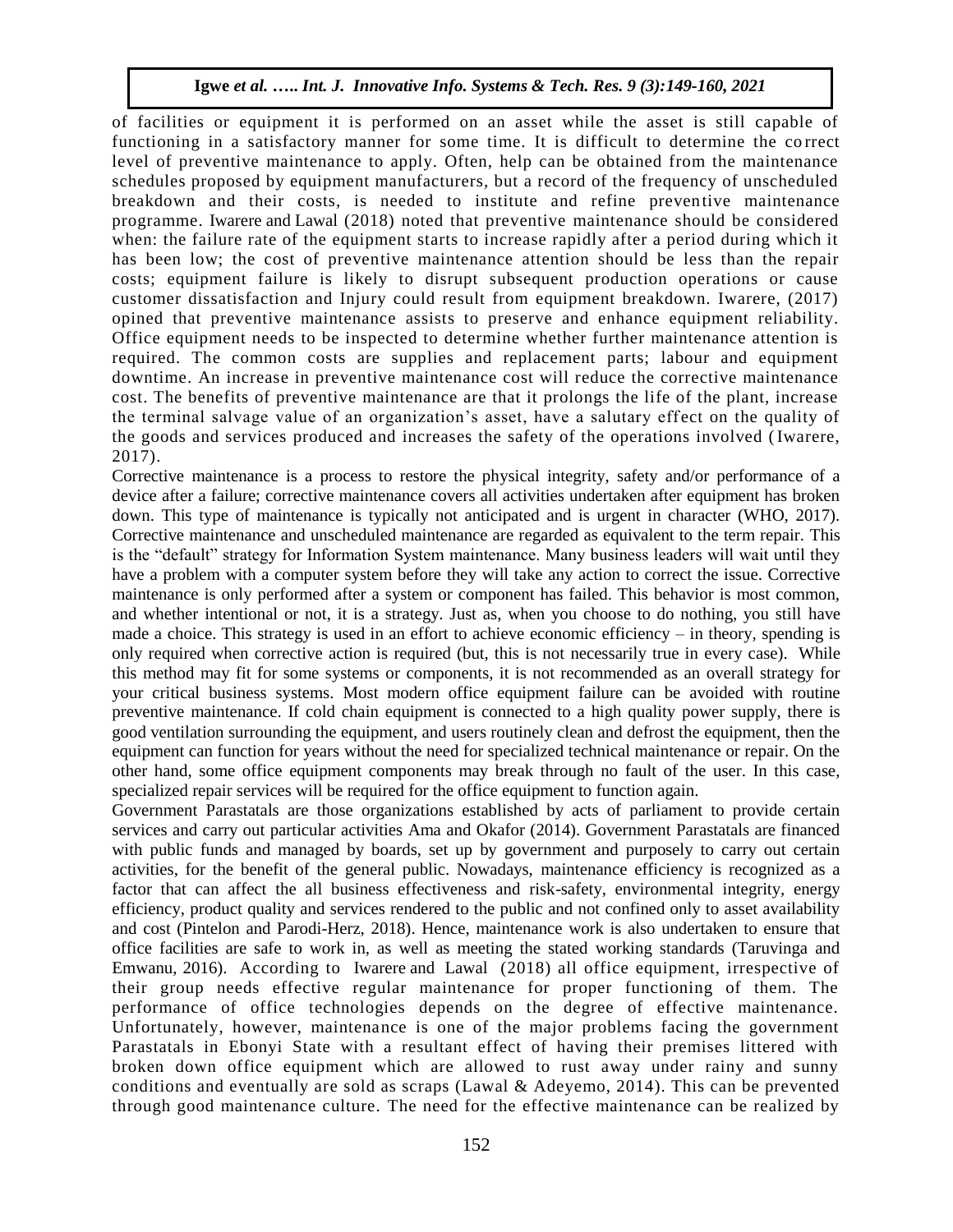considering the adverse consequences of lack of effective maintenance system, some of which are: Excessive machine breakdown, disproportionate investment in spare parts and maintenance materials, poor utilization of staff, Low quality of service, abnormal overtime cost, irregular operating time, shortened life span of facilities, loss in production output and frequent machine breakdown. [\(Iwarere](http://ascidatabase.com/author.php?author=H.T.&last=Iwarere) and [Lawal,](http://ascidatabase.com/author.php?author=K.O.&last=Lawal) 2018). Therefore, office facilities should be properly managed through regular maintenance to ensure the optimum functioning of such equipment, at minimum cost of repairs and providing a safe environment for all users (Sani 2012).

The near lack of or poor maintenance culture has been recognized as a major problem facing Government Parastatals in Nigeria (Mbamali, 2003). Tijani (2016) noted that the poor maintenance practice of office equipment in Nigeria public service has negatively impact on service delivery of office managers in Nigeria. The authors added it has drawn the country a thousand steps backward. In fact, most office technologies in Nigerian public sector are in poor state owing to various factors such as poor maintenance culture, poor or inadequate funding and neglects over long periods by government and its various agencies (Ogungbemi 2014). Often, office equipment that are designed to last over a period are in some cases, deliberately allowed to decay, malfunction or develop fault because of recklessness on the part of those entrusted with the responsibility of keeping such office equipment functional and available throughout their service life. For example, office equipment in government Parastatals in Ebonyi State would give indication that the Ebonyi state government lacks an agent that would have helped manage, ensure effective and efficient functioning of office equipment (Tijani 2016). It is also common site to see facilities and office equipment belonging to government establishments in Ebonyi State are laying waste for lack of maintenance practices where it is available. It is based on the above aforementioned problems that the researcher is motivated to examine the availability and maintenance practices on office technologies in government Parastatals in Ebonyi State.

#### **1. 2 Statement of the Problem**

Offices in today's society are transmitting information via electronic mail (e-mail), electronic calendars, and teleconferencing, as well as other electronic devices. Communication via technology is just as important as oral and written communication in the work environment. Office technologies have continued to play a vital role in transforming the business environment. Offices inevitably adopt newer technologies that get more work done with fewer people, and there's pressure to keep a modern, professional image by staying on top of the latest tech trends. Based on this, office functions in public and private organization have been revolutionized. Now new office technologies which includes Computer, Projector, Facsimile Machine, Teletype, Electronic typewriter, Telex-machine, World Processor, Internet facilities (www, e-mail, search engine, etc), Teleconferencing, Video Conferencing, Scanner, Printers and Photocopiers are available now to transformed the way organizations create, use disseminate and store information. These new office technologies offers a vastly enhanced means for collecting information in office about citizens, communicating within the state government and between agencies and the public and documenting the business of government. The impacts of this office technologies/equipment are of paramount importance to any organization. Office technologies increase the rate of intra and inter office communication. However, there are some foreseeable problems along with the numerous advantages of its existence. The problems is the non-availability of this equipment in some public organization, where there is one or more, the organization lacks the good maintenance for the equipment to function well which make them to break while using them

The management and maintenance practice on office technologies are critical to service delivery of office workers in public and private organization. But, developing State governments like Ebonyi State are faced with enormous challenges of providing modern office technologies in their various ministries and Parastatals, and were one available maintaining good practice on the available one to deliver and sustain basic services to their citizenry is a big problem. In addition to the mammoth modern office technologies deficit, the criticality of sustaining existing technologies itself poses significant challenge in government Parastatals in Ebonyi State. However, modern office equipment/technologies have been seen to enable office workers to work with minimum fatigue, increase efficiency and boost production process which is the main objective of every business organization. It makes office work more easier as less effort is put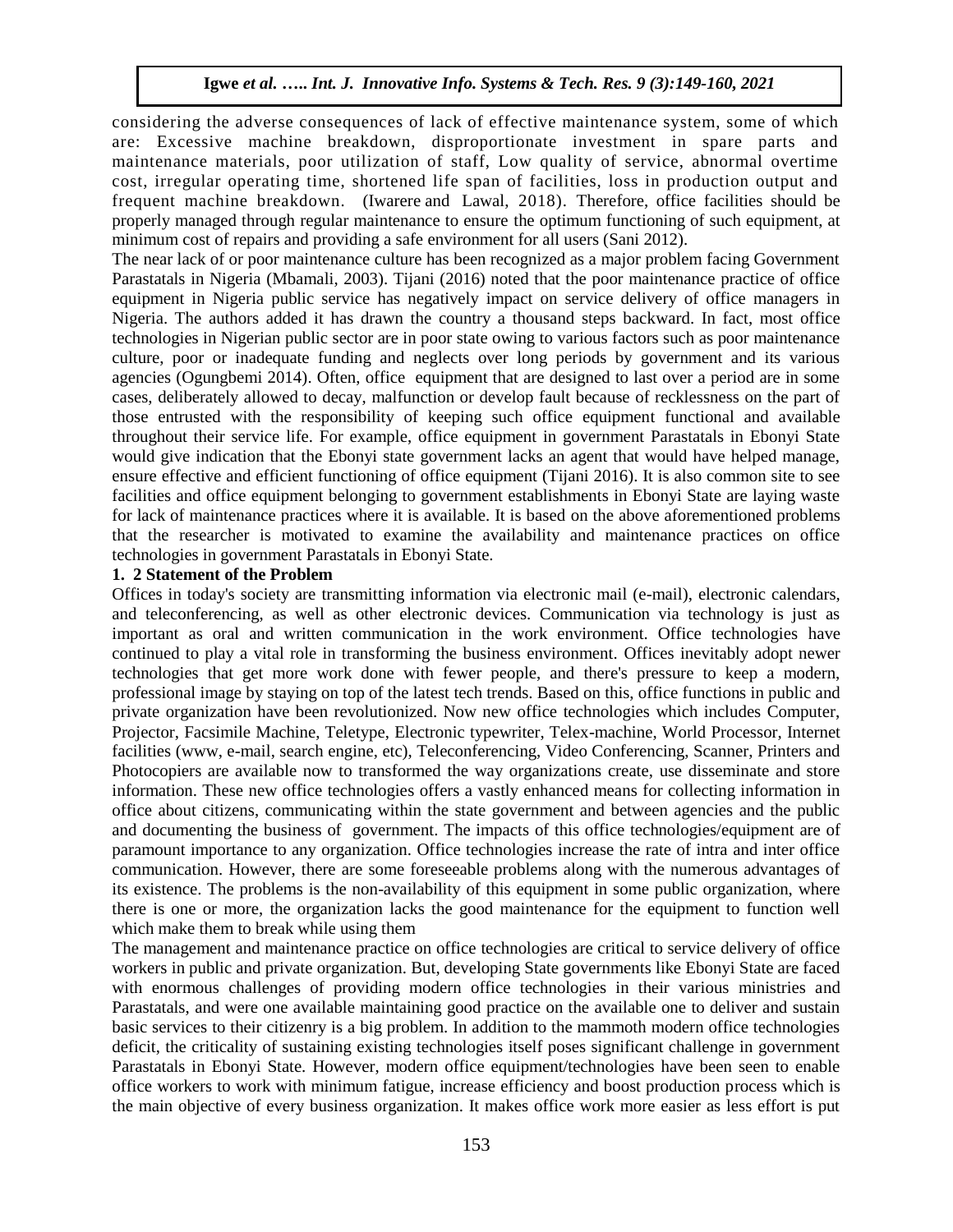into achieve a greater result. Inspite of this laudable awareness, the researchers from experience observed that the modern office technologies that is used to enhance office function seems not available or not adequate were available with poor maintenance practice in government Parastatals, this necessitated this researcher to ascertain the extent of availability and maintenance practice on modern office technologies in Government Parastatals in Ebonyi State, Nigeria.

# **1. 3 Purpose of the Study**

The main purpose of the study is to examine the extent of availability and maintenance practice of modern office technologies in government Parastatals in Ebonyi State, Nigeria, specifically the study sought to:

- 1. determine the modern office technologies equipment available for office managers in government Parastatals in Ebonyi State, Nigeria
- 2. Examine the preventive maintenance practices adopted for modern office technologies equipment in by government Parastatals in Ebonyi State, Nigeria
- 3. determine the corrective maintenance practices adopted for modern office technologies equipment in by government Parastatals in Ebonyi State, Nigeria

# **1.4 Research Question**

- 1. What modern office technologies equipment are available in government Parastatals in Ebonyi State, Nigeria?
- 2. What is the preventive maintenance practice adopted for modern office technologies equipment in government Parastatals in Ebonyi State, Nigeria?
- 3. What is the corrective maintenance practice adopted for modern office technologies equipment in Government Parastatals in Ebonyi State, Nigeria?

# **1.5 Hypotheses**

The following null hypotheses were tested at 0.05 level of significance.

- 1. There is no statistical significant differences on the responses of Male and female office managers on the availability of Modern office technologies in Government Parastatals in Ebonyi state
- 2. There is no statistical significant differences on the responses of Male and female office managers on the preventive maintenance practice adopted for modern office technologies equipment in government Parastatals in Ebonyi State, Nigeria
- 3. There is no statistical significant differences on the responses of Male and female office managers on the preventive maintenance practice adopted for modern office technologies equipment in government Parastatals in Ebonyi State, Nigeria

# **2. METHODOLOGY**

The study adopted a survey research design. Survey research design is suitable for this study because it will make use of questionnaire for data collection from the respondents on availability and maintenance practices of new office technologies in Government Parastatals in Ebonyi State. The study was conducted in Ebonyi State. Ebonyi State is a state in South Eastern part of Nigeria. The population for this study is eight five (85) office managers in Government Parastatals in Ebonyi State. The entire population was used for the study; therefore, no sample size was drawn. A checklist titled: Availability of modern office equipment (AMOE) and a structured questionnaire "titled Maintenance practices of modern office equipment questionnaire (MPMOE)" was designed and used for data collection. The questionnaire was structured on 4 – point Rating scale while a checklist consists of 37 items description. The instrument was validated by two experts in Office Technology option in Business Education Department. The questionnaire was made up of two parts, A and B. Part "A" was designed to elicit information on the background of the respondents while part B has three sections. In order to establish the reliability of the instrument, 20 copies of the questionnaire was distributed to office managers (secretaries) and administrative officer outside the studied area. Their responses were correlated using Cronbach Alpha, a reliability co-efficient of 0.65 was established. Eight five (85) copies of the questionnaire were distributed to the respondents with the help of trained research assistants. Mean and standard deviation were used to answer the research questions while t-test was used to test the hypotheses at 0.05 level of significance.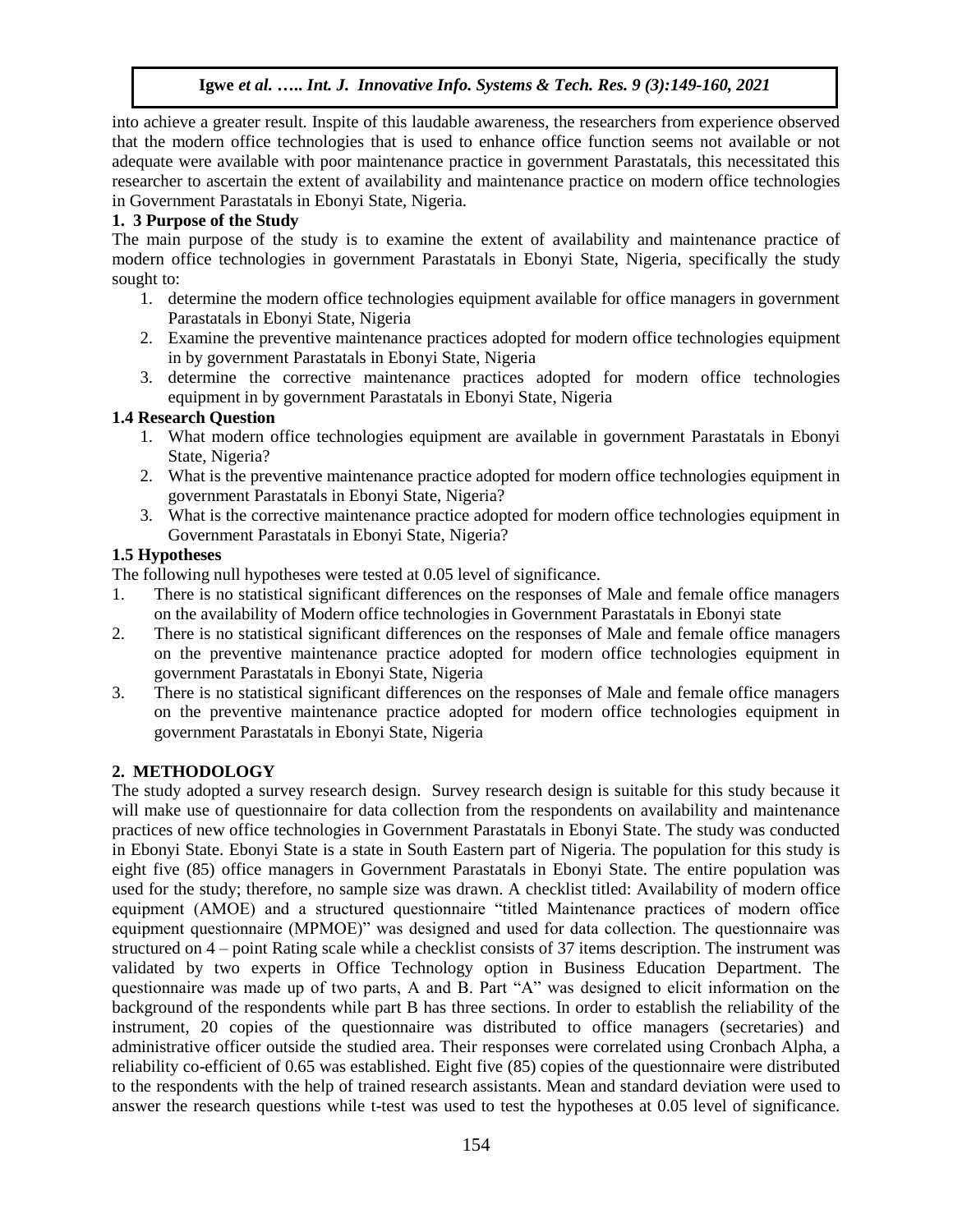Any item with a mean rating of 2.50 or above was regarded as accepted while mean rating less than 2.50 was regarded as not accepted. For the hypotheses, any item with t-calculated value greater than critical value was rejected; otherwise the hypothesis of no significant difference was accepted.

## **3. DATA PRESENTATION ANALYSIS**

The findings of the study are presented below**:**

**Research question one:** *What modern office equipment are available for office managers in government Parastatals in Ebonyi State, Nigeria?*

|  | Table 1: Frequency and Percentages distribution of availability of modern office technologies |  |  |  |  |
|--|-----------------------------------------------------------------------------------------------|--|--|--|--|
|  | equipment in government Parastatals in Ebonyi State, Nigeria                                  |  |  |  |  |

| S/N                     | <b>Items</b> description                | <b>Available</b> |               | <b>Not Available</b> |               |                           |  |
|-------------------------|-----------------------------------------|------------------|---------------|----------------------|---------------|---------------------------|--|
|                         |                                         | Freq.            | $\frac{0}{0}$ | Freq.                | $\frac{0}{0}$ | <b>Remark</b>             |  |
| 1                       | Desktop computers                       | 75               | 88.2%         | 10                   | 11.7%         | A                         |  |
| $\boldsymbol{2}$        | Laptop computers                        | 60               | 70.5&         | 25                   | 29.4%         | A                         |  |
| 3                       | CDs, floppy disc, flash drives          | 70               | 82.3%         | 15                   | 17.6%         | $\mathbf{A}$              |  |
| $\overline{\mathbf{4}}$ | Printers (Ink Jet and Desk jets)        | 73               | 85.8%         | 12                   | 14.1%         | $\mathbf{A}$              |  |
| 5                       | Photocopiers                            | 65               | 76.4%         | 20                   | 23.5%         | $\mathbf{A}$              |  |
| 6                       | Tele-Printer                            | 20               | 23.5%         | 65                   | 76.4%         | NA                        |  |
| 6                       | Electric calculators                    | 30               | 35.2%         | 55                   | 64.7%         | NA                        |  |
| $\overline{7}$          | Duplicating machines                    | 25               | 29.4%         | 50                   | 58.8%         | NA                        |  |
| $8\,$                   | Accounting machines                     | 16               | 18.8%         | 69                   | 81.1%         | NA                        |  |
| 9                       | Shredding machines                      | 14               | 16.4%         | 71                   | 83.5%         | NA                        |  |
| 10                      | Franking machines                       | 13               | 15.2%         | 72                   | 84.7%         | NA                        |  |
| 11                      | <b>Addressing Machine</b>               | 9                | 10.5%         | 76                   | 89.4%         | NA                        |  |
| 12                      | Internet modem                          | 50               | 58.8%         | 35                   | 41.1%         | $\boldsymbol{\mathsf{A}}$ |  |
| 13                      | Scanning machines                       | 60               | 70.5%         | 25                   | 29.4%         | $\mathbf{A}$              |  |
| 14                      | Spiral binding machine                  | 15               | 17.6%         | 70                   | 82.3%         | NA                        |  |
| 15                      | Perforating machine                     | 55               | 64.7%         | 30                   | 35.2%         | $\mathbf{A}$              |  |
| 16                      | Recording machines                      | 12               | 14.1%         | 73                   | 85.8%         | NA                        |  |
| 17                      | Mailing machine                         | 10               | 11.7%         | 75                   | 88.2%         | NA                        |  |
| 18                      | Stamp Affixing machine                  | $\overline{2}$   | 2.3%          | 83                   | 97.6%         | NA                        |  |
| 19                      | Tele-conferencing devices               | 30               | 35.2%         | 55                   | 64.7%         | NA                        |  |
| 20                      | Dictating machines                      | 18               | 21.1%         | 67                   | 78.8%         | NA                        |  |
| 21                      | Multimedia projectors                   | 15               | 17.6%         | 70                   | 82.3%         | NA                        |  |
| 22                      | Audio-visual recorders                  | 19               | 22.3%         | 66                   | 77.6%         | NA                        |  |
| 23                      | Overhead projectors with accessories    | 25               | 29.4%         | 60                   | 70.5%         | NA                        |  |
| 24                      | Editing/dubbing machine                 | $\boldsymbol{0}$ | 0%            | 85                   | 100%          | NA                        |  |
| 26                      | Opaque projectors with accessories      | $\boldsymbol{0}$ | $0\%$         | 85                   | 100%          | NA                        |  |
| 27                      | Modern Filling equipment                | 50               | 58.8%         | 35                   | 41.1%         | $\mathbf{A}$              |  |
| 28                      | Public addressing system                | 16               | 18.8%         | 69                   | 81.1%         | NA                        |  |
| 29                      | Electric typewriters                    | 12               | 14.1%         | 73                   | 85.8%         | NA                        |  |
| 30                      | Audio projectors                        | 21               | 24.7%         | 64                   | 75.2%         | NA                        |  |
| 31                      | <b>Stencil Duplicators (Mimeograph)</b> | 17               | 20%           | 68                   | 80%           | NA                        |  |
| 32                      | Punched card machines                   | $\overline{2}$   | 2.35%         | 83                   | 97.6%         | NA                        |  |
| 33                      | Letter Opening Machine                  | 15               | 17.6%         | 70                   | 82.3%         | NA                        |  |
| 34                      | <b>Folding Machine</b>                  | 18               | 21.1%         | 67                   | 78.8%         | NA                        |  |
| 35                      | <b>Envelope Sealing Machine</b>         | 10               | 11.7%         | 75                   | 88.2%         | NA                        |  |
| 36                      | Mobile technologies                     | 20               | 23.5%         | 65                   | 76.4%         | NA                        |  |
| 37                      | Uninterrupted power supply (UPS)        | 60               | 70.5%         | 25                   | 29.4%         | $\boldsymbol{A}$          |  |

Note:  $N=85$ ,  $A =$  Available,  $NA =$  Not available; Benchmark = 50%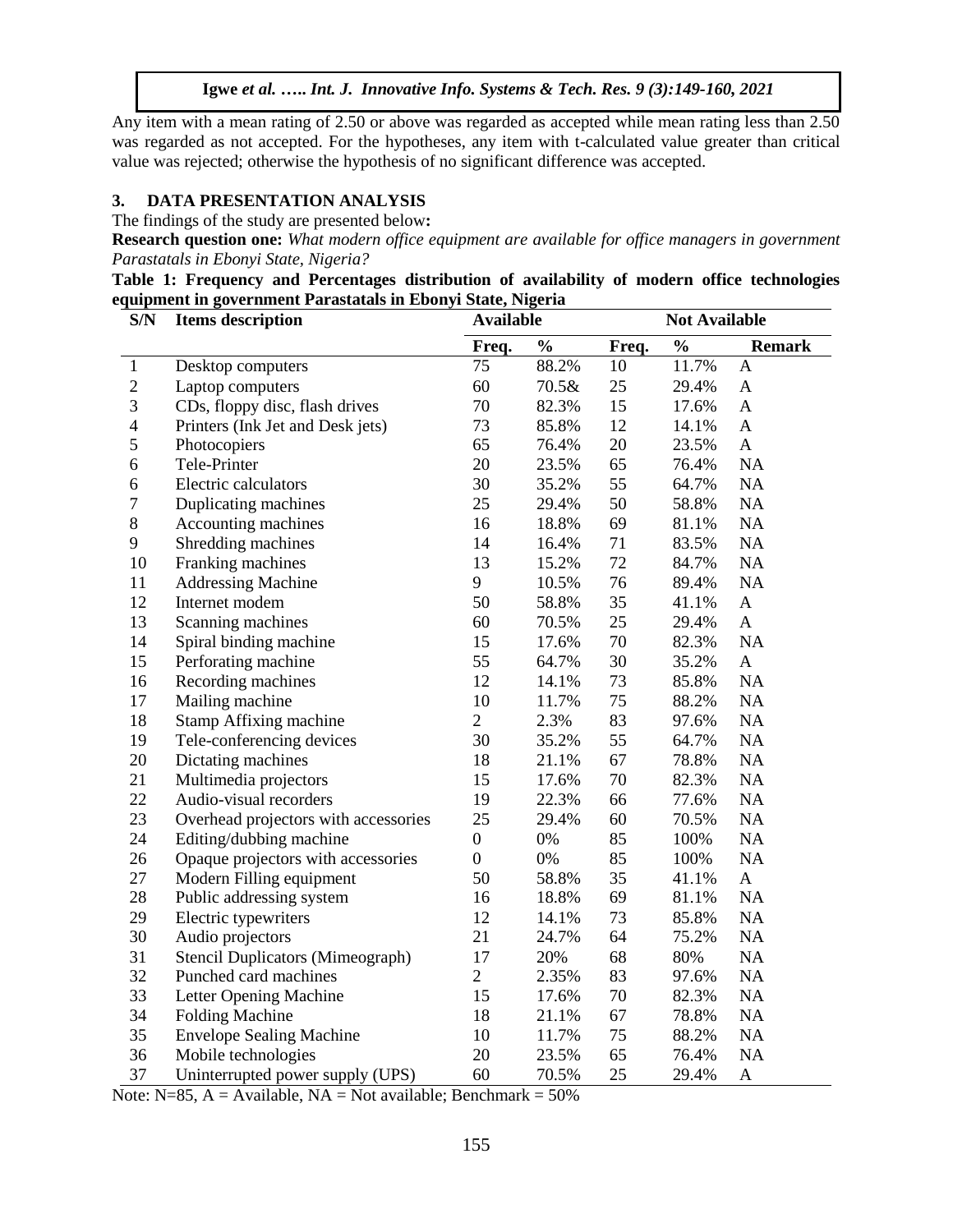The Table 1 above revealed that 10 items out of 37 were regarded as by the respondents as available, while 27 items are not available. This concluded that modern office technologies equipment's are not available in government Parastatals in Ebonyi state, Nigeria.

**Research question Two:** *What are the preventive maintenance practices adopted for modern office technologies equipment in government Parastatals in Ebonyi State, Nigeria?*

This research question was answered from data obtained from section B of the research instrument on preventive maintenance practices for modern office equipment. Summary of the result is shown in table 2 below:

| Table 2: Mean Responses of Office Managers on the Preventive Maintenance Practices Adopted for |
|------------------------------------------------------------------------------------------------|
| Modern Office Equipment in Government Parastatals in Ebonyi State                              |

| S/ | <b>Preventive Maintenance Practices for Modern SA</b> |    | $\mathbf A$ | D              | <b>SD</b> | $\mathbf X$ | <b>SD</b> | <b>Decision</b> |
|----|-------------------------------------------------------|----|-------------|----------------|-----------|-------------|-----------|-----------------|
| N  | <b>Office Equipment</b>                               |    |             |                |           |             |           |                 |
| 38 | Maintain routine services of equipment and            | 13 | 16          | $\overline{4}$ | 48        | 1.92        | 1.20      | Disagree        |
|    | facilities to detect faults                           |    |             |                |           |             |           |                 |
| 39 | Testing damaged machine parts to determine            |    |             |                |           |             |           |                 |
|    | whether major repairs are necessary                   | 13 | 16          | $\overline{4}$ | 48        | 1.92        | 1.20      | Disagree        |
| 40 | Monitoring the functionality of equipment             | 11 | 12          | 4              | 54        | 1.75        | 1.14      | Disagree        |
| 41 | Dusting machines before using them                    | 38 | 19          | 16             | 8         | 3.07        | 1.03      | Agree           |
| 42 | Covering them when not in use                         | 26 | 19          | 14             | 22        | 2.60        | 1.20      | Agree           |
| 43 | Not keeping ink in printer unutilized for a long      | 18 | 13          | $\overline{7}$ | 43        | 2.07        | 1.14      | Disagree        |
|    | time                                                  |    |             |                |           |             |           |                 |
| 44 | Oiling<br>typewriter regularly to<br>enable<br>them   |    |             |                |           |             |           |                 |
|    | function effectively                                  | 18 | 13          | 7              | 22        | 2.07        | 1.26      | Disagree        |
| 45 | Replacement of machine parts when necessary           | 13 | 16          | 4              | 48        | 1.92        | 1.20      | Disagree        |
| 46 | Re-tightening the machines                            | 31 | 37          | 5              | 8         | 3.12        | 0.91      | Agree           |
| 47 | Replacing faulty components                           | 15 | 16          | 9              | 41        | 2.06        | 1.20      | Disagree        |
| 48 | Shut down computer properly when not use              | 21 | 35          | 22             | 3         | 2.91        | 0.82      | Agree           |
| 49 | Identification of specific sounds preceding the       | 11 | 12          | 4              | 54        | 1.75        | 1.14      | Disagree        |
|    | pre-emergency status of cooling fans                  |    |             |                |           |             |           |                 |
| 50 | Deletion of temporary files in computers              | 34 | 21          | 16             | 10        | 2.97        | 1.06      | Agree           |
| 51 | Using anti-virus software in the computers            | 31 | 37          | 5              | 8         | 3.12        | 0.91      | Agree           |
| 52 | Periodic software update in computer                  | 13 | 16          | 4              | 48        | 1.92        | 1.20      | Disagree        |
| 53 | Avoid keeping food and drink on computers             | 38 | 19          | 16             | 8         | 3.07        | 1.03      | Agree           |
| 54 | Periodic dust removal to improve heat dissipation     | 26 | 19          | 14             | 22        | 2.60        | 1.20      | Agree           |
|    | from the processor                                    |    |             |                |           |             |           |                 |
| 55 | Backup system disk file & folder                      | 13 | 16          | $\overline{4}$ | 48        | 1.92        | 1.20      | Disagree        |
|    | <b>Grand Mean</b>                                     |    |             |                |           |             |           |                 |

The analysis in Table 2 reveals that out of eighteen items statement, eight item statements received mean ratings above the cut-off point of 2.50. The mean ratings of these items range from 2.91 to 3.12 while ten items received mean below cut-off point. Therefore, the respondents disagreed in ten items and agreed on eight the items as preventive maintenance practices for modern office equipment in government Parastatals in Ebonyi State, Nigeria.

**Research Question Three**: *What are the corrective maintenance practices adopted for modern office equipment in government Parastatals in Ebonyi State, Nigeria?*

This research question was answered from data obtained from section B of the research instrument on corrective maintenance practices for modern office equipment. Summary of the result is shown in table 3 below: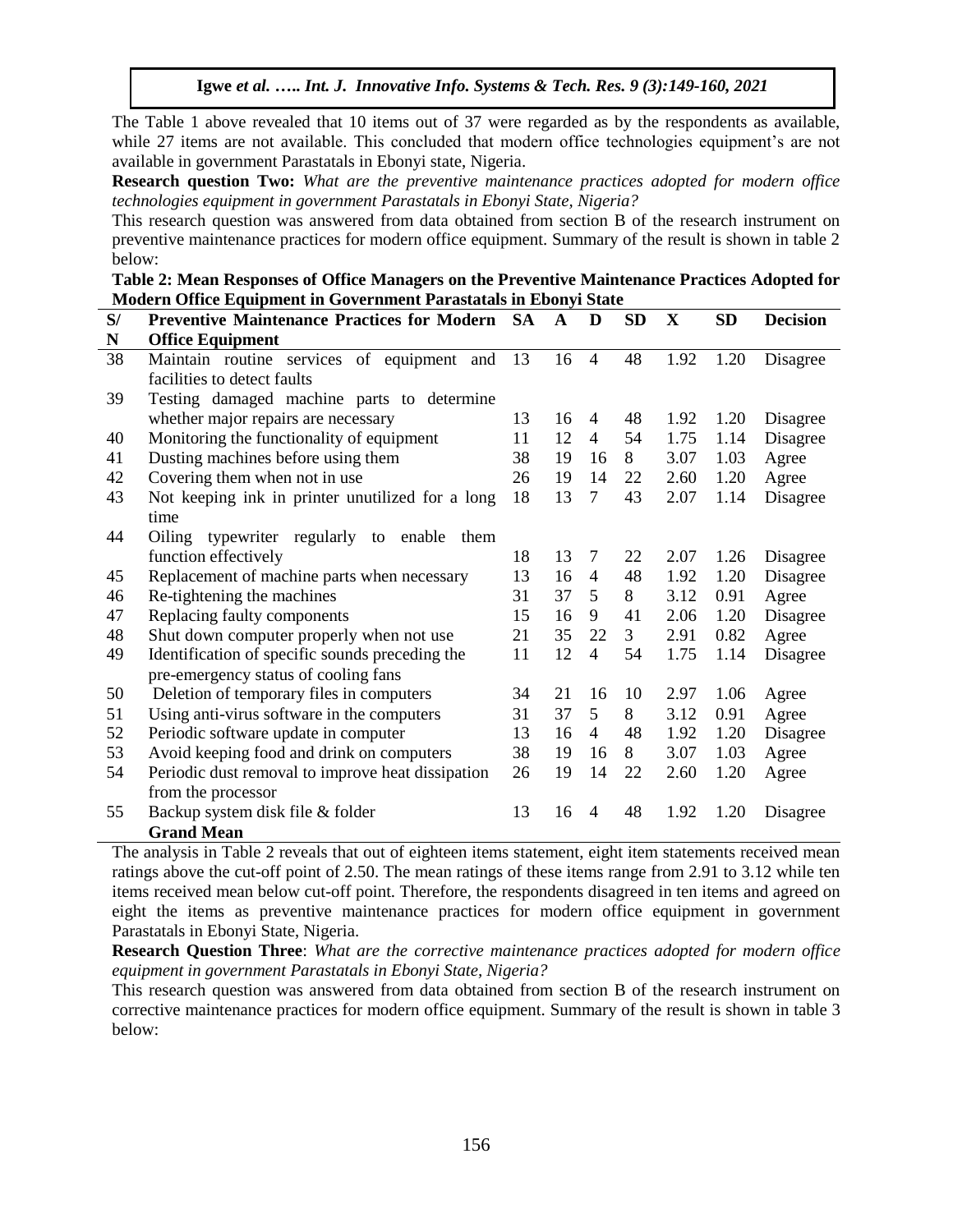|     | мойсти Онис Едигрийн III Обусгийний тагамааны III Евопут май. |           |    |                |           |      |           |                 |  |  |  |  |  |  |  |  |
|-----|---------------------------------------------------------------|-----------|----|----------------|-----------|------|-----------|-----------------|--|--|--|--|--|--|--|--|
| S/N | <b>Corrective Maintenance Practice for Modern</b>             | <b>SA</b> | A  | D              | <b>SD</b> | X    | <b>SD</b> | <b>Decision</b> |  |  |  |  |  |  |  |  |
|     | <b>Office Equipment</b>                                       |           |    |                |           |      |           |                 |  |  |  |  |  |  |  |  |
| 56  | Repairing computers when spoiled                              | 38        | 19 | 18             | 6         | 3.09 | 0.99      | Agree           |  |  |  |  |  |  |  |  |
| 57  | Upgrade of equipment due to inadequate                        |           |    |                |           |      |           |                 |  |  |  |  |  |  |  |  |
|     | operation of the equipment                                    | 5         | 18 | $\overline{4}$ | 54        | 1.67 | 1.02      | Disagree        |  |  |  |  |  |  |  |  |
| 58  | Repair Equipment due to failure                               | 26        | 32 | 9              | 14        | 2.86 | 1.05      | Agree           |  |  |  |  |  |  |  |  |
| 59  | Restore system to previous state                              | 18        | 13 | 9              | 41        | 2.09 | 1.25      | Disagree        |  |  |  |  |  |  |  |  |
| 60  | Servicing computers for office duties                         | 26        | 19 | 13             | 23        | 2.59 | 1.21      | Agree           |  |  |  |  |  |  |  |  |
| 61  | Servicing typewriters for office duties,                      | 15        | 16 | 9              | 41        | 2.06 | 1.20      | Disagree        |  |  |  |  |  |  |  |  |
| 62  | Installing new versions of the operating system               |           |    |                |           |      |           |                 |  |  |  |  |  |  |  |  |
|     | in computer                                                   | 11        | 12 | $\overline{4}$ | 54        | 1.75 | 1.14      | Disagree        |  |  |  |  |  |  |  |  |
| 63  | Regular maintenance of computer hard disks                    | 18        | 3  | 15             | 45        | 1.92 | 1.22      | Disagree        |  |  |  |  |  |  |  |  |
| 64  | Replacement and installation of new office                    |           |    |                |           |      |           |                 |  |  |  |  |  |  |  |  |
|     | equipment                                                     | 18        | 13 | 7              | 22        | 2.07 | 1.26      | Disagree        |  |  |  |  |  |  |  |  |
| 65  | Repairing photocopying machines when they                     |           |    |                |           |      |           |                 |  |  |  |  |  |  |  |  |
|     | stop functioning,                                             | 38        | 19 | 18             | 6         | 3.09 | 0.99      | Agree           |  |  |  |  |  |  |  |  |
| 67  | Reinstall operating system periodically                       | 18        | 13 | 9              | 41        | 2.09 | 1.25      | Disagree        |  |  |  |  |  |  |  |  |
| 68  | Configuration and recovery of the computer                    |           |    |                |           |      |           |                 |  |  |  |  |  |  |  |  |
|     | operating system                                              | 18        | 13 | 7              | 22        | 2.07 | 1.26      | Disagree        |  |  |  |  |  |  |  |  |
|     | <b>Grand Mean</b>                                             |           |    |                |           |      |           |                 |  |  |  |  |  |  |  |  |

**Table 3: Means Responses of Office Managers on the Corrective Maintenance Practice adopted for Modern Office Equipment in Government Parastatals in Ebonyi State**.

The analysis in Table 3 reveals that out of twelve items statement, four item statements received mean ratings above the cut-off point of 2.50. The mean ratings of these items range from 2.591 to 3.09 while eight items received mean below cut-off point. Therefore, the respondents disagreed in eight items and agreed on four items as corrective maintenance practices adopted for modern office equipment in Government Parastatals in Ebonyi State, Nigeria

The result of data analysis in Table 3 shows that the mean ratings of the respondents range from 3.22 to 2.59, indicating that the respondents agreed that Ebonyi state government adopt corrective maintenance practice for modern office equipment. The low standard deviation of 0.99 indicates that the respondents have consensus opinion in their responses to the items.

**Hypothesis** 1: There is no statistical significant differences on the responses of Male and female office managers on the availability of Modern office technologies in Government Parastatals in Ebonyi state

**Table 4: T-test on the mean ratings of male and female office managers of Ebonyi state government Parastatals regarding the availability of Modern office technologies in Government Parastatals in Ebonyi state**

| <b>Variables</b> |    | ∡⊾   | SD   | DF | T.cal. | T-crit. | decision        |
|------------------|----|------|------|----|--------|---------|-----------------|
| Male             | 36 | 2.63 | 0.96 | 79 | 0.61   | 2.000   | Not Significant |
| Female           | 45 | 2.48 | 19   |    |        |         |                 |

The results of t-test statistic indicate that the t-calculated at 0.05 level of significance and 79 degree of freedom is 0.61. Since the t-calculated is less than the t-table value of 2.00, the null hypothesis is therefore not significant. The implication is that no significant differences exists in the mean ratings of male and female office managers on the availability of Modern office technologies in Government Parastatals in Ebonyi state

**Hypothesis** 2: There is no statistical significant differences on the responses of Male and female office managers on the preventive maintenance practice for modern office technologies equipment in government Parastatals in Ebonyi State, Nigeria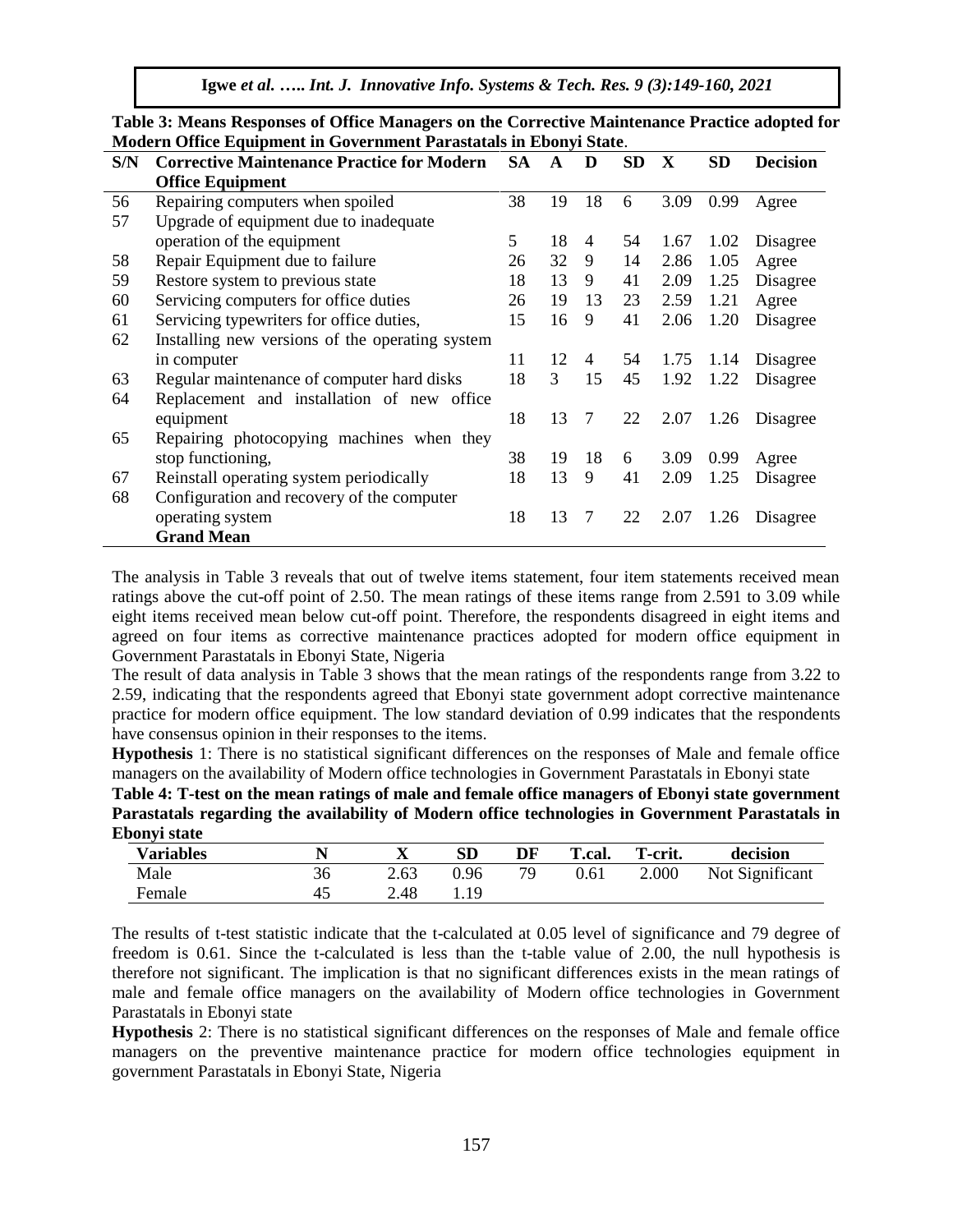**Table 5: T-test on the Mean Ratings of Male and Female Office Managers of Ebonyi state government Parastatals Regarding the Preventive Maintenance Practice for Modern Office technologies Equipment.** 

| <b>Variables</b> |    | ∡    | SD  | DF | <b>T.cal</b> | T-cri | <b>Decision</b> |
|------------------|----|------|-----|----|--------------|-------|-----------------|
| Male             | 36 | 3.00 | .04 | 79 | 0.18         | 2.000 | Not significant |
| Female           | 43 | 2.95 | .14 |    |              |       |                 |

The results of t-test statistic in Table 5 above indicate that the t-calculated at 0.05 level of significance and 79 degree of freedom is 0.18. Since the t-calculated is less than the t-table value of 2.00, the null hypothesis is therefore not significant. The implication is that no significant differences exists in the mean ratings of male and female office managers regarding the preventive maintenance practice adopted for modern office technologies equipment in Government Parastatals in Ebonyi state

**Hypothesis 6**: There is no statistical significant differences on the responses of Male and female office managers on the corrective maintenance practice for modern office technologies equipment in government Parastatals in Ebonyi State, Nigeria

**Table 5: T-test on the Mean Ratings of Male and Female Office Managers on the Corrective Maintenance Practice for Modern Office Technologies Equipment in Government Parastatals in Ebonyi State** 

| <b>Variables</b> |    | ∡≖   | SD   | DF | <b>T.cal</b> | <b>T.crit</b> | <b>Decision</b> |
|------------------|----|------|------|----|--------------|---------------|-----------------|
| Male             | 36 | ے دے | 1.18 | 79 | 0.80         | 2.000         | Not significant |
| Female           | 45 | 3.00 | 1.16 |    |              |               |                 |

The results of t-test statistic in Table 5 above indicate that the t-calculated at 0.05 level of significance and 79 degree of freedom is 1.80. Since the t-calculated is less than the t-table value of 2.00, the null hypothesis is therefore not significant. The implication is that no significant differences exists in the mean ratings of male and female office managers regarding the corrective maintenance practice adopted for modern office technologies equipment in Government Parastatals in Ebonyi state

## **5. DISCUSSIONS**

The findings of the study showed that majority of the modern office technologies were regarded to be unavailable as they should have been. This is because office managers indicated that only laptop computers, desktop computers , printers (Ink Jet and Desk jets), photocopiers , CDs, floppy disc, flash drives, scanning machines , internet modem , perforating machine, modern filling equipment, uninterrupted power supply (UPS) are available while items like Tele-Printer, electric calculators, duplicating machines, accounting machines, shredding machines, franking machines, Addressing Machine, Spiral binding machine, recording machines, mailing machine, stamp affixing machine, teleconferencing devices, dictating machines, multimedia projectors, Audio-visual recorders, overhead projectors with accessories, editing/dubbing machine, opaque projectors with accessories, Public addressing system, Electric typewriters, audio projectors, stencil Duplicators (Mimeograph), punched card machines, letter opening machine, folding machine, envelope sealing machine and mobile technologies were regarded as not available in government Parastatals in Ebonyi State. Hypothesis tested shows also that no significant differences exists in the mean ratings of male and female office managers on the availability of Modern office technologies in Government Parastatals in Ebonyi state. This is because the t-calculated at 0.05 level of significance and 79 degree of freedom is 0.61. Since the tcalculated is less than the t-table value of 2.00, the null hypothesis is therefore not significant. The finding of this study is consistent with the finding of Onyeachu (2009) who observed that the level of computer equipment in Nigeria is very low. The study also supported the view of Nwanewezi and Isifeh (2008) who discovered that some ICT facilities are available in government Parastatals in Nigeria. But the low level of some of these office technologies in Ebonyi state government Parastatals surprises the researchers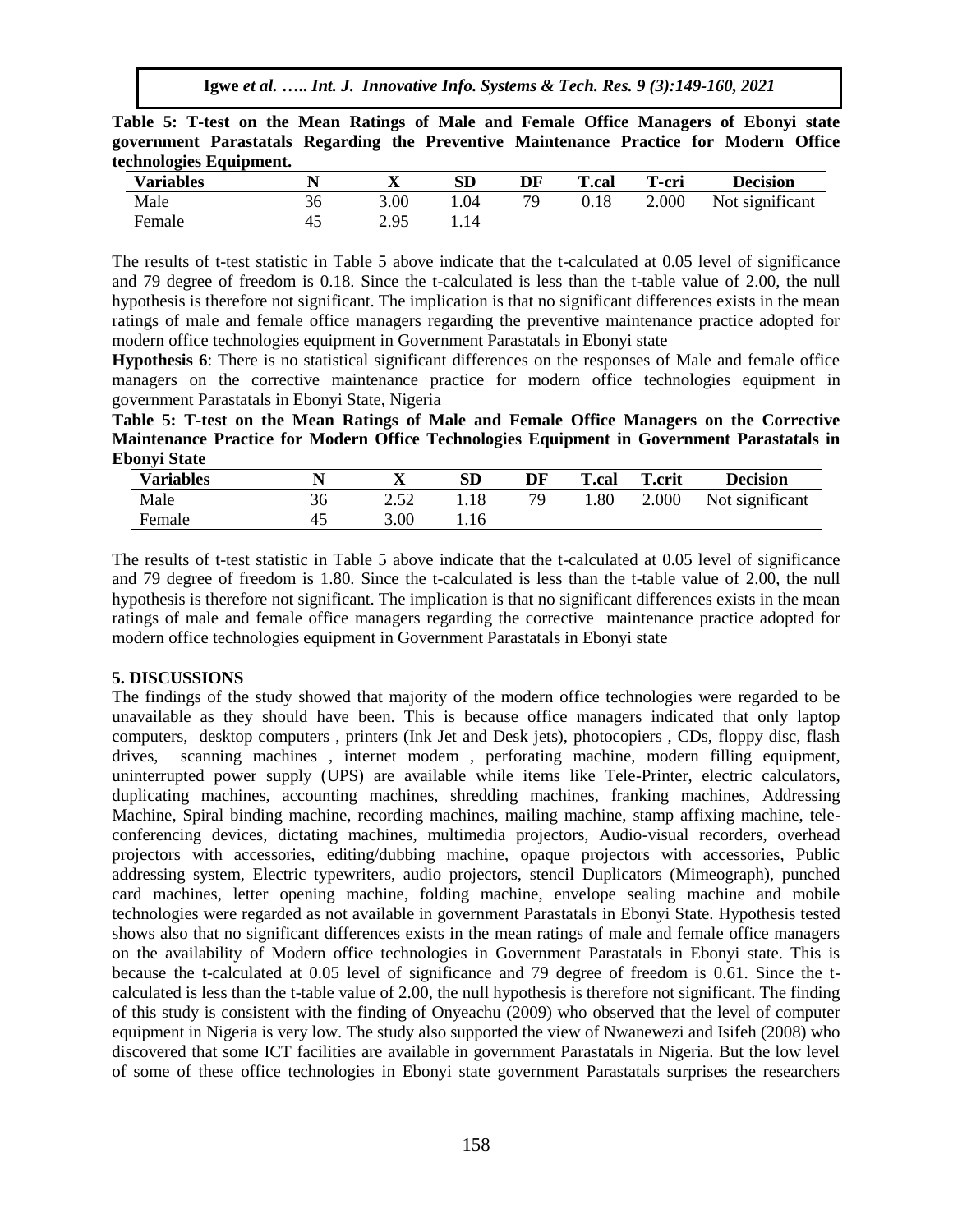because they are very important in discharge of office function as Adagun (2003) expressed that these items are fundamental in this era of information and communication technology.

Findings from research two showed Ebonyi state government Parastatals do not adopt some preventive maintenance practice for office technologies. The study further showed that office managers considered covering them when not in use, not keeping ink in printer unutilized for a long time, shutdown computer properly when not use, deletion of temporary files in computers, using anti-virus software in the computers, and avoid keeping food and drink on computers, while office managers disagreed that Ebonyi state government do not maintain routine services of equipment and facilities to detect faults, testing damaged machine parts to determine whether major repairs are necessary, dusting machines before using them, oiling machine regularly to enable them function effectively, re-tightening the machines, replacing faulty components, identification of specific sounds preceding the pre-emergency status of cooling fans, periodic dust removal to improve heat dissipation from the processor, and Backup system disk file & folder on the available office technologies in Government Parastatals in Ebonyi State. Hypothesis tested showed that no significant differences exists in the mean ratings of male and female office managers regarding the preventive maintenance practice adopted for modern office technologies equipment in Government Parastatals in Ebonyi state. The finding is in agreement with [Gordon, Seigha and](http://ascidatabase.com/author.php?author=H.T.&last=Iwarere)  [Akinleyvue \(2017\) who observed that lack of maintenance culture, particularly in public sector in Nigeria](http://ascidatabase.com/author.php?author=H.T.&last=Iwarere)  [has been the bane for efficient and equitable delivery of public service.](http://ascidatabase.com/author.php?author=H.T.&last=Iwarere)

The third findings of the study also revealed that Ebonyi State government Parastatals do not adopt corrective maintenance practice on the modern office equipment. The findings further showed that office mangers agreed that: Repairing computers when spoiled, repairing photocopying machines when they stop functioning and Servicing computers for office duties, while upgrade of equipment due to inadequate operation of the equipment, restore system to previous state, servicing typewriters for office duties, installing new versions of the operating system in computer, regular maintenance of computer hard disks, replacement and installation of new office equipment, repairing photocopying machines when they stop functioning, reinstall operating system periodically and configuration and recovery of the computer operating system are not used as a corrective maintenance practice for modern office equipment in Ebonyi State government Parastatals. Hypothesis tested also showed that that no significant differences exists in the mean ratings of male and female office managers regarding the corrective maintenance practice adopted for modern office technologies equipment in Government Parastatals in Ebonyi state. The findings support the view of Mbamali (2003) who noted that lack of or poor maintenance culture has been recognized as a major problem facing Government Parastatals in Nigeria. Tijani (2016) also noted that the poor maintenance practice of office equipment in Nigeria public service has negatively impact on service delivery of office managers in Nigeria. The authors added it has drawn the country a thousand steps backward. In fact, most office technologies in Nigerian public sector are in poor state owing to various factors such as poor maintenance culture, poor or inadequate funding and neglects over long periods by government and its various agencies (Ogungbemi, 2014).

#### **6. CONCLUSION**

Nowadays, the importance of maintenance engineering and management within the firm has been resolutely enshrined. Likewise, given the recent interest shown by academics and practitioners on the maintenance of public facilities, the maintenance function has become more important in the public establishment and the role of maintenance has grown into a much more prominent purpose in the state. Modern office technology can make a significant difference in a workplace when properly maintained. It was found that office technologies enhance performance, but only if the office is equipped with relevant and needed technologies. Based on the findings of the study, it is therefore concluded that assessment of maintenance practices of office technologies used by office managers in Government Parastatals in Ebonyi state is very important in order to improve the service delivery. It is imperative that the maintenance of office technologies in Government Parastatals in Ebonyi state be assessed from time to time. The study also shows that employing a professional computer laboratory technician in Government Parastatals in Ebonyi state is important.